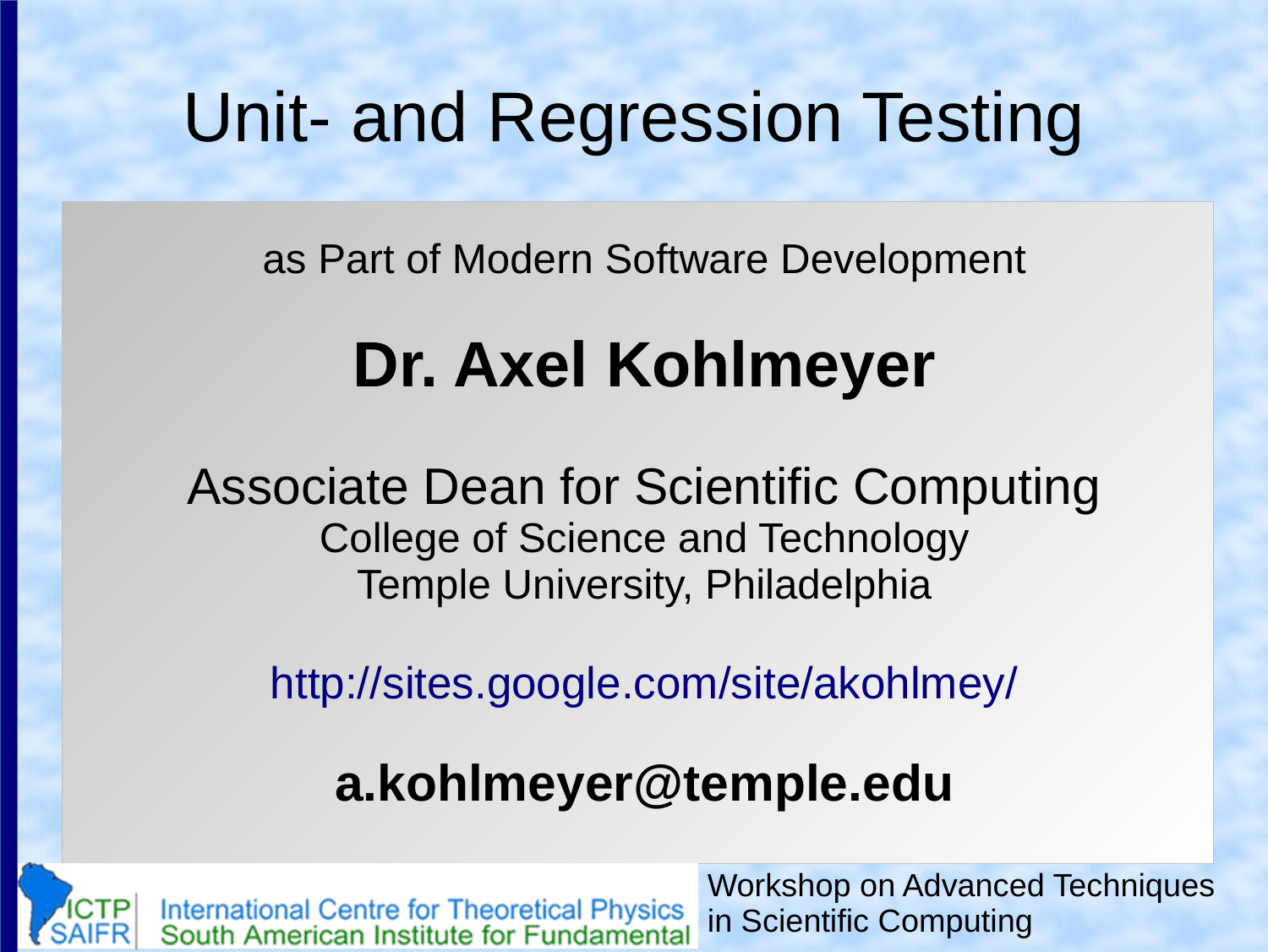## Traditional Development Cycle

- Discuss and define features for next release
- Implement features individually or in teams
- Integrate features into main code branch
- When feature complete, declare feature freeze
- Start testing new and existing features
- Document new and changed features
- Do release, if all severe problems are resolved
- Do patchlevel releases with bugfixes (only)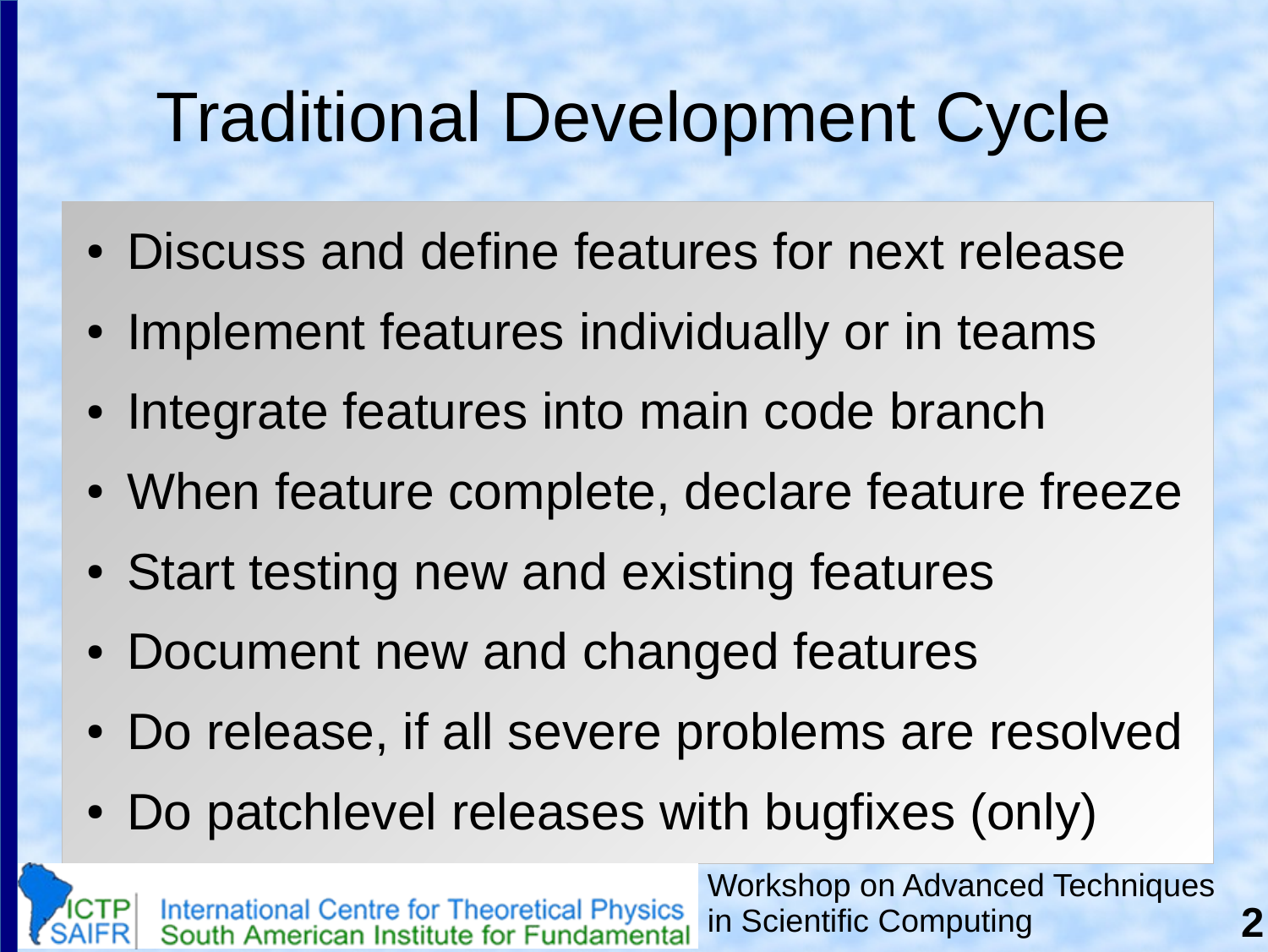## Testing Stages

- Unit Testing (Developers):
	- $\rightarrow$  test individual components of subsystems
- Integration Testing (Developers):  $\rightarrow$  test if multiple subsystems work together
- System Testing (Developers):
	- $\rightarrow$  test if all subsystems have been integrated
	- $\rightarrow$  compare system against requirements
- Acceptance Testing (Users/Client):  $\rightarrow$  test if the entire system works as expected

Workshop on Advanced Techniques International Centre for Theoretical Physics<br>South American Institute for Fundamental in Scientific Computing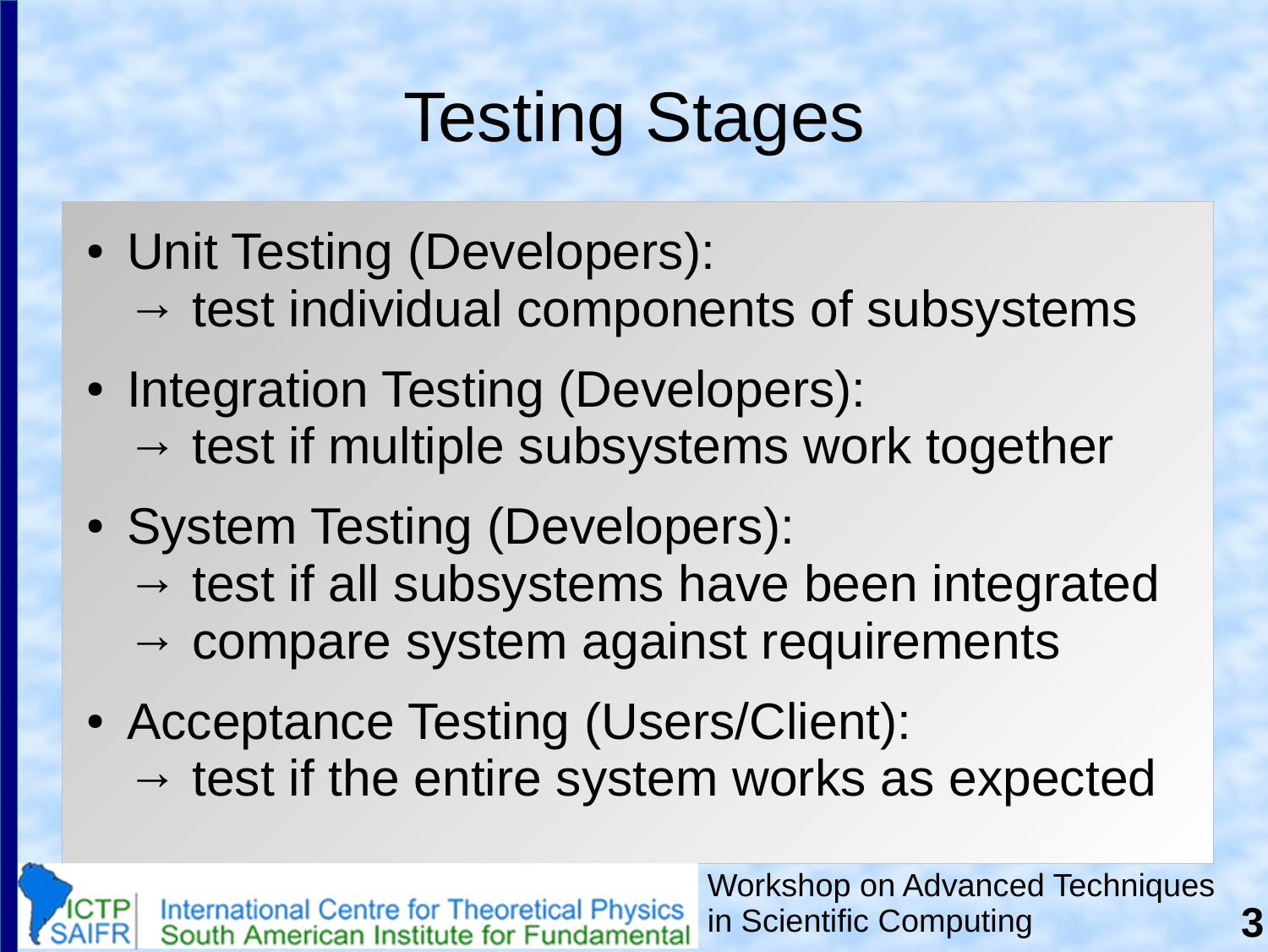# Why so Much Testing?

- Early testing limits complexity of bugs:  $\rightarrow$  bugs are eliminated early in the development  $\rightarrow$  saves time and money
- Testing confirms that added functionality is in compliance with the specified requirements
- Unit testing encourages modular programming  $\rightarrow$  easier to add new functionality
- Tests demonstrate correct and **incorrect** usage

in Scientific Computing

Workshop on Advanced Techniques • Testing is easy and can be automated; debugging is complex and requires humans

International Centre for Theoretical Physics<br>South American Institute for Fundamental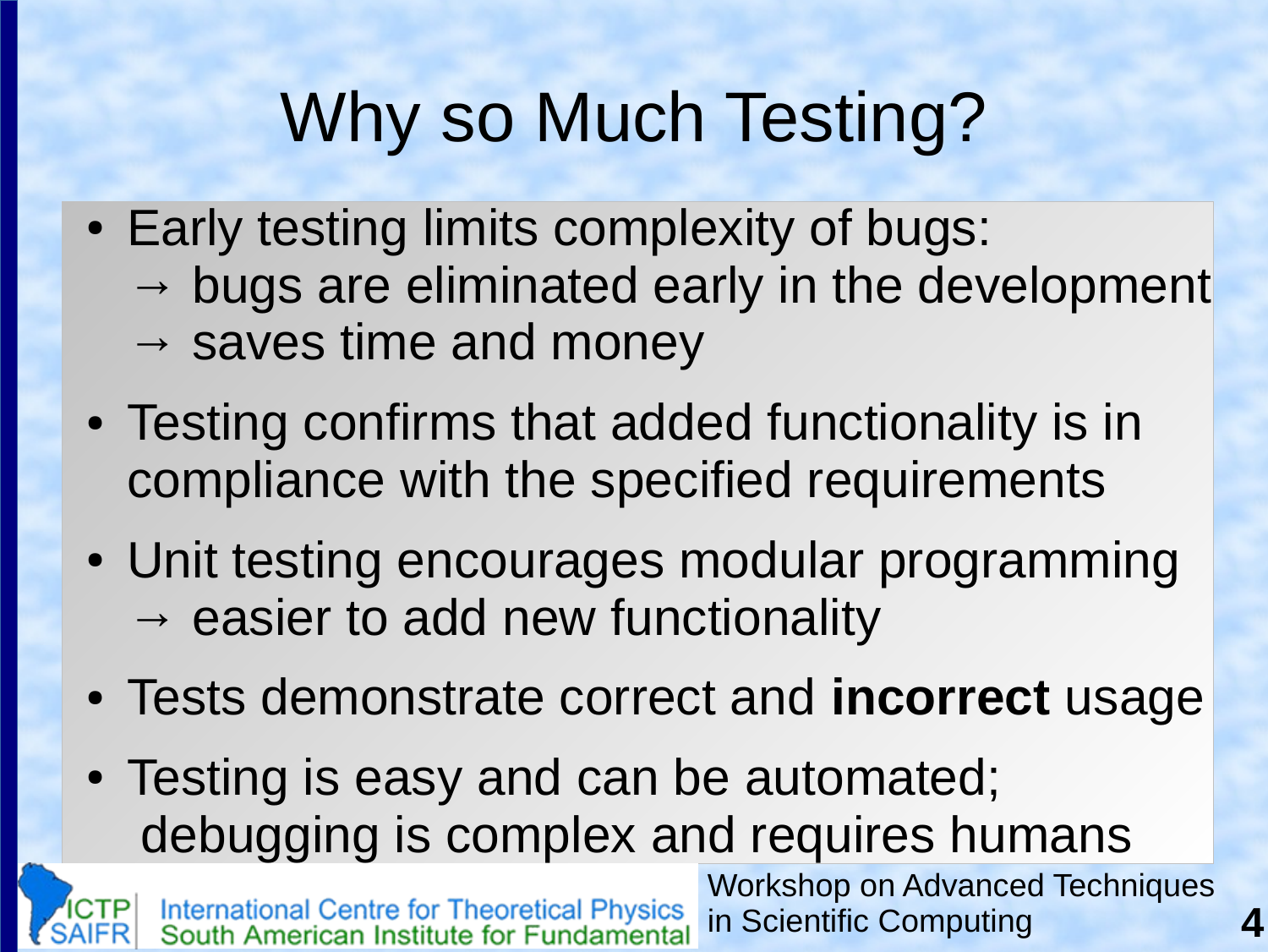# Unit Testing

- Tests for the smallest usable units of a program  $\rightarrow$  typically a function or a class
- Write tests for all documented/expected uses  $\rightarrow$  use multiple argument values
- Write **additional** tests for unexpected uses  $\rightarrow$  test for correct behavior on invalid usage
- Tests should execute fast
- The amount of code written in unit tests often exceeds the amount of tested code by far

Workshop on Advanced Techniques International Centre for Theoretical Physics<br>South American Institute for Fundamental in Scientific Computing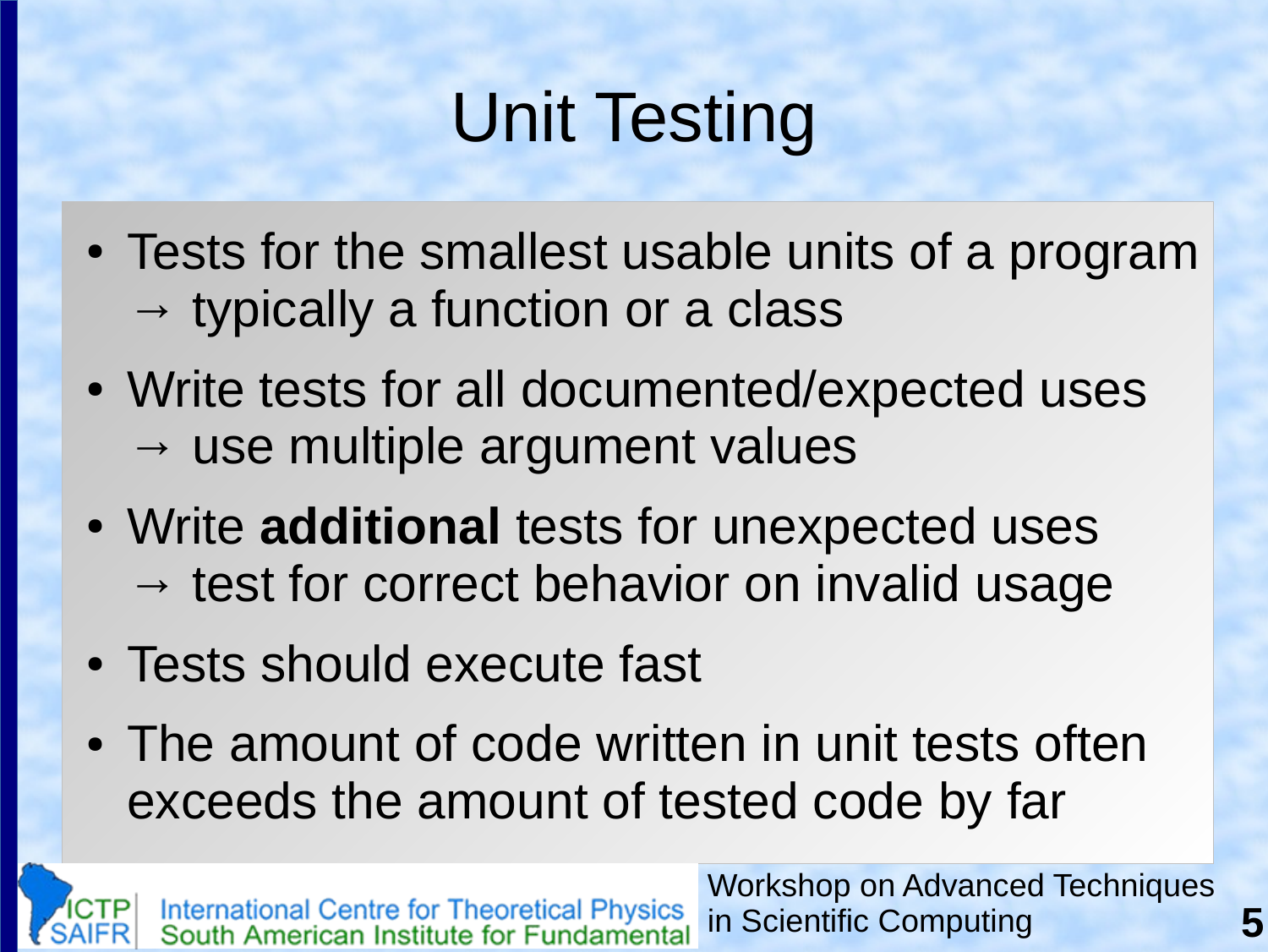## Regression Testing

- A regression is an input deck that triggers a bug or unexpected behavior in an application
- This may not be a proper use of the application; it is often engineered to trigger the bug quickly
- Then the developer fixes the bug and records the corrected behavior of the application
- The regression is then added to a regression test library with its correct output for validation
- Regression testing is part of system testing

Workshop on Advanced Techniques International Centre for Theoretical Physics<br>South American Institute for Fundamental in Scientific Computing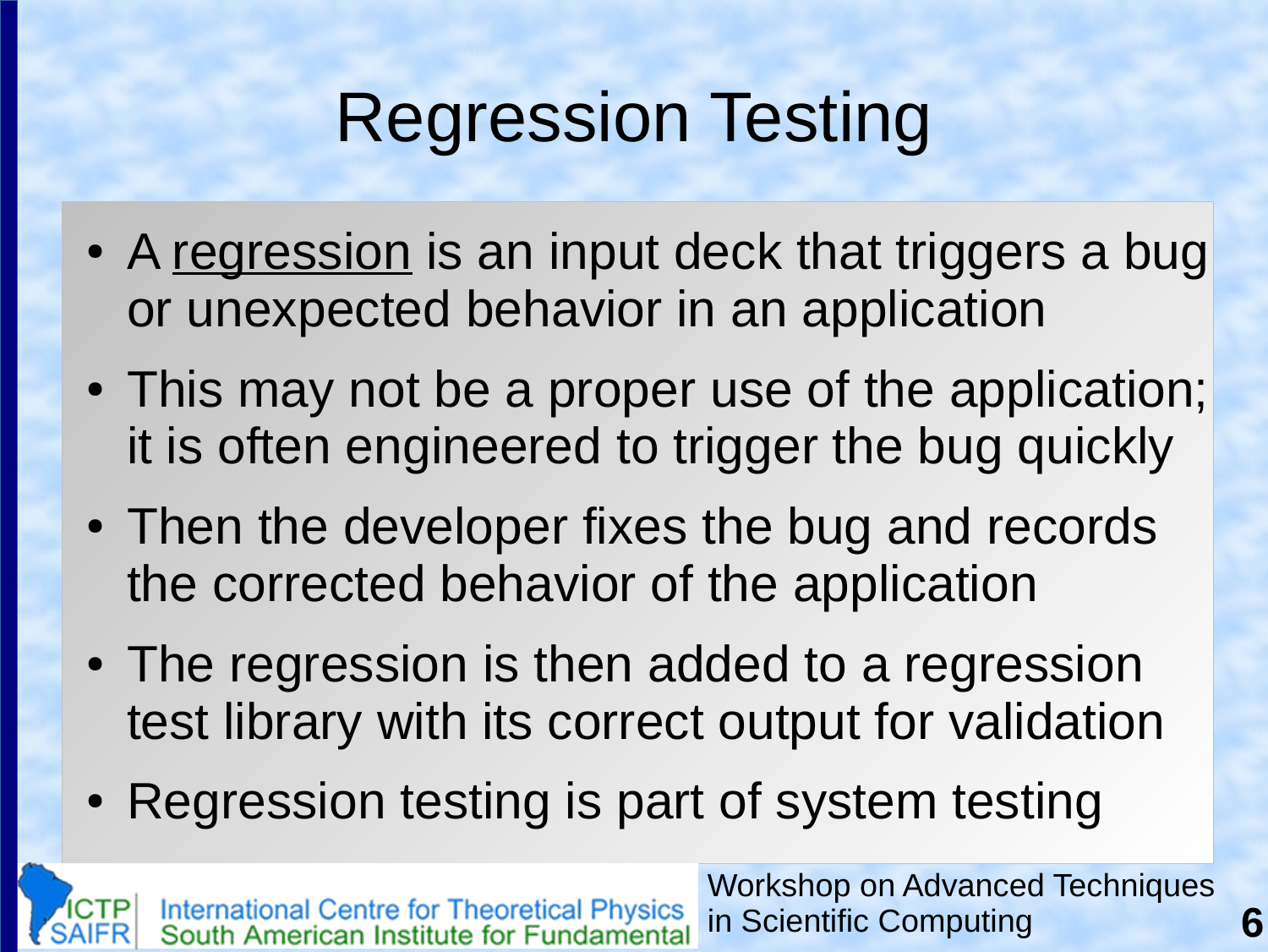# Extreme Programming (XP)

- Software development methodology to improve software quality and customer/user interaction
- Strategy:
	- write (unit) tests and documentation first
	- add implementation later
	- feature is complete when all tests are passed

#### • Rationale:

while writing tests, behavior and interface of new features are reviewed and design flaws are detected before the implementation is started

Workshop on Advanced Techniques International Centre for Theoretical Physics<br>South American Institute for Fundamental in Scientific Computing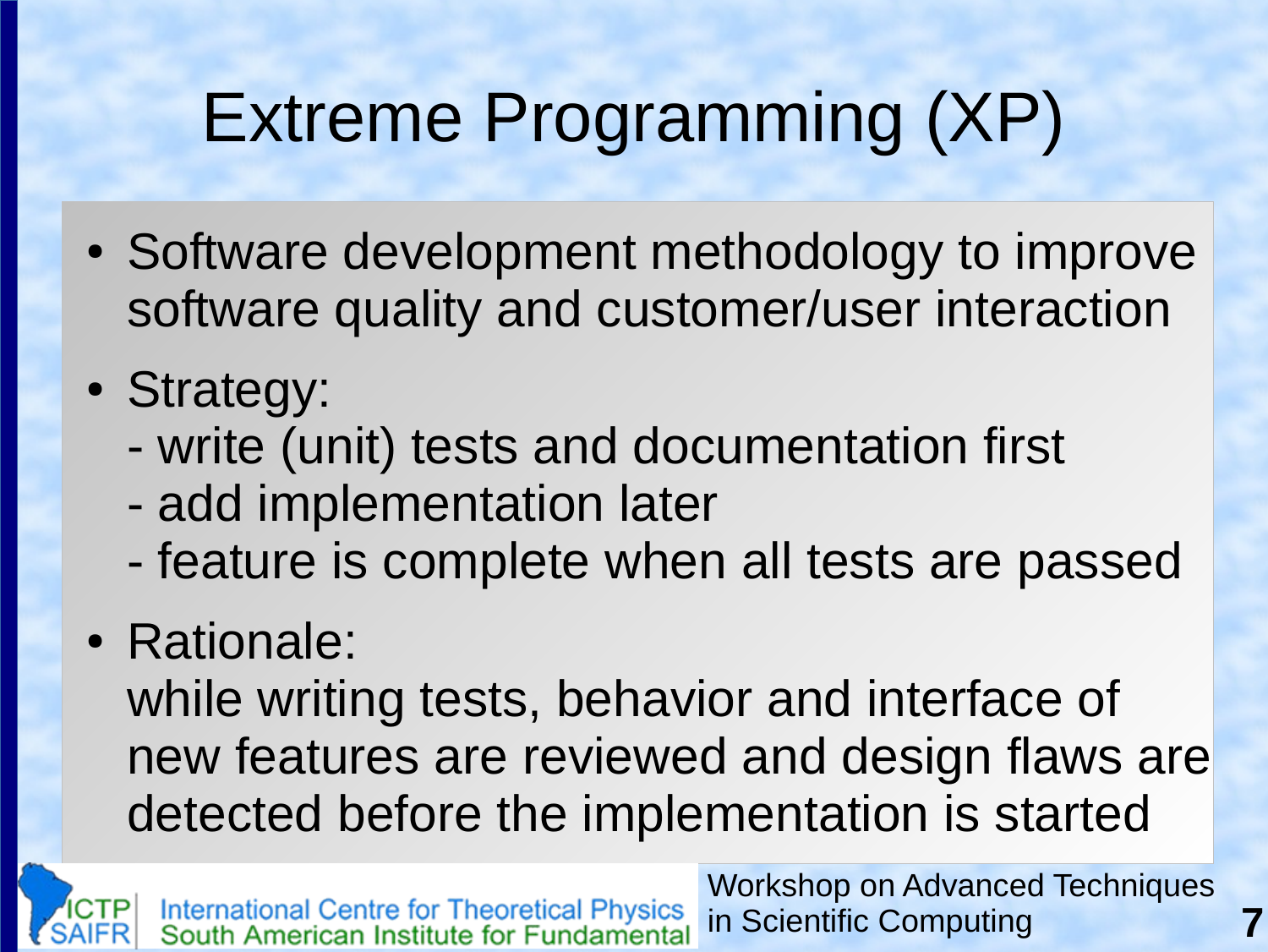# Continuous Integration (CI)

- Designated (development) branches are continuously merged, compiled, and tested against all available (unit and regression) tests
- Developer that committed the change causing test failures is responsible to resolve them
- Typically done on dedicated servers  $\rightarrow$  Jenkins
- Early discovery of integration bugs, side effects
- Code base always produces a working program
- Encourages simpler and more modular code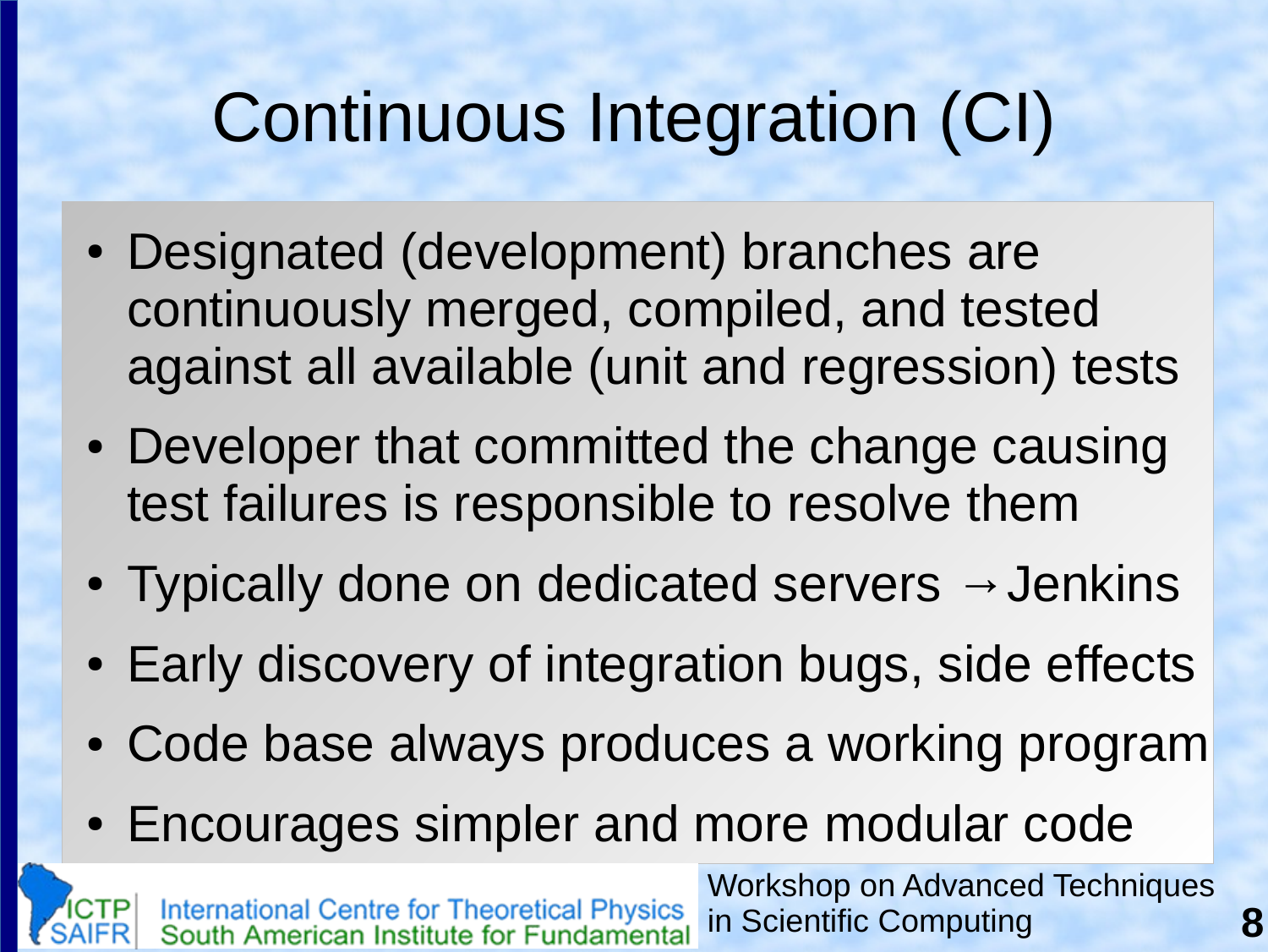## Code Review

- Developers mututally read and discuss the changes done by their peers
- Most effective when working in pairs, often one senior and one junior developer
- Discovered problems discussed in development team, if no fast agreement on resolution
- When integrating contributed code, typically approval from two core developers and successful integration test needed to have contribution accepted into code base

International Centre for Theoretical Physics<br>South American Institute for Fundamental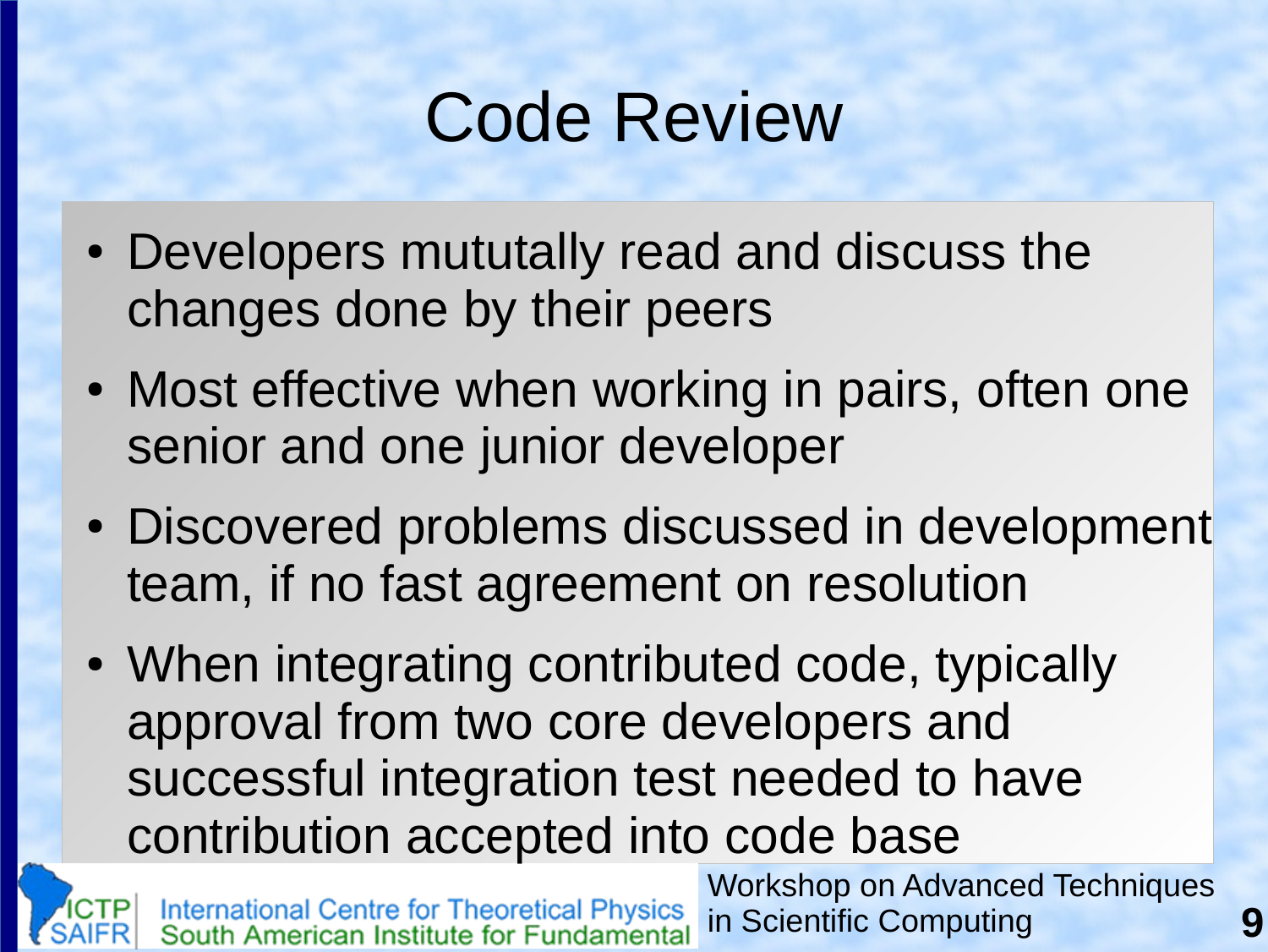# Testing in Python

- unittest module (part of standard library) works on explicitly written unit test classes derived from a base TestCase class: methods whose name start with test are test cases; various assertions are used to compare results
- doctest module (part of standard library) looks for pieces of text in a class's documentation that look like interactive python sessions and repeats them and verifies that they still work as expected  $\rightarrow$  regression tests

Workshop on Advanced Techniques International Centre for Theoretical Physics<br>South American Institute for Fundamental in Scientific Computing **10**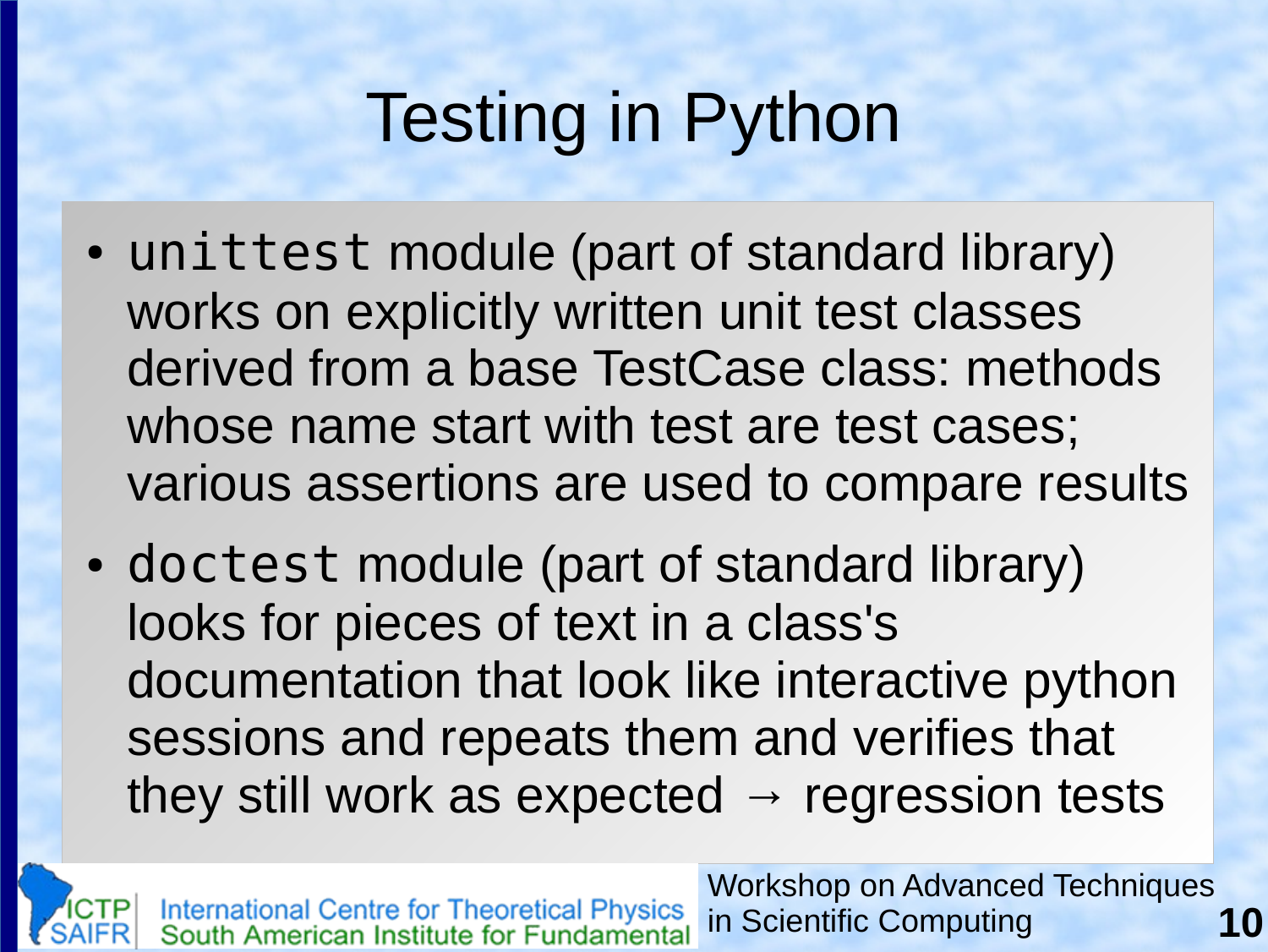## Python Example: Particle Class

class particle(object):

```
def init (self,x,m=1.0):
 if float(m) \leq = 0.0:
   raise ValueError('Mass must be > 0.0')
 self.m = float(m)self.x = float(x)self.v = 0.0
```
def repr (self): return str(self.x)+ ":"+ str(self.m)+ "@"+ str(self.v)

Workshop on Advanced Techniques **International Centre for Theoretical Physics<br>South American Institute for Fundamental 11** in Scientific Computing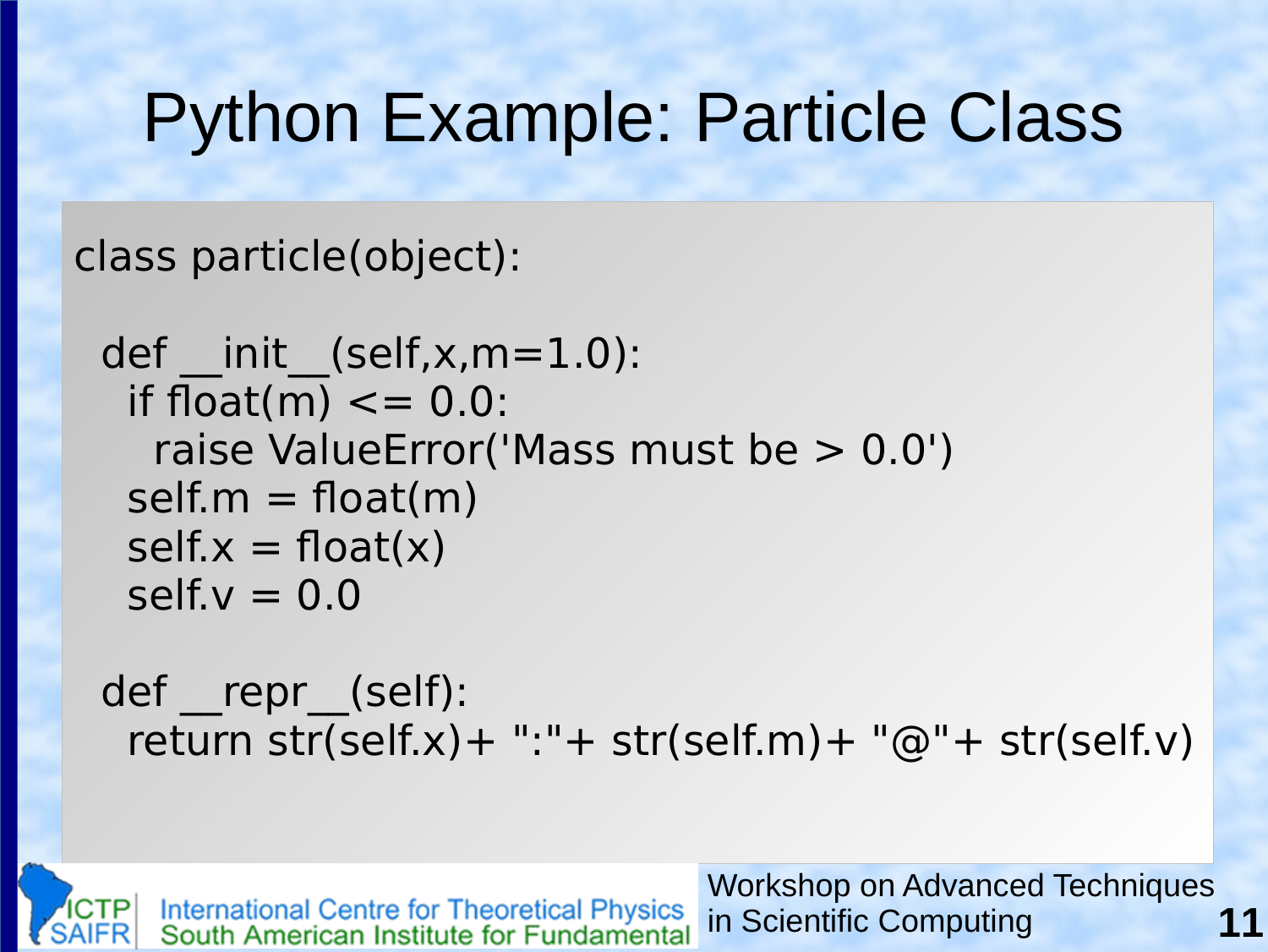#### Unit Test Example: Some Tests

#### import unittest

```
class ParticleTest(unittest.TestCase):
     def test constructor1(self):
           p=particle(2.0)
           self.assertEqual(p.x,2.0)
           self.assertEqual(p.m,1.0)
           self.assertEqual(p.v,0.0)
     def test constructor2(self):
           p=particle(0.1,0.2)
          self.assertEqual(p.x,0.1)
           self.assertEqual(p.m,0.2)
          self.assertEqual(p.v,0.0)
                                 Workshop on Advanced Techniques
    International Centre for Theoretical Physics<br>South American Institute for Fundamental
                                 in Scientific Computing
```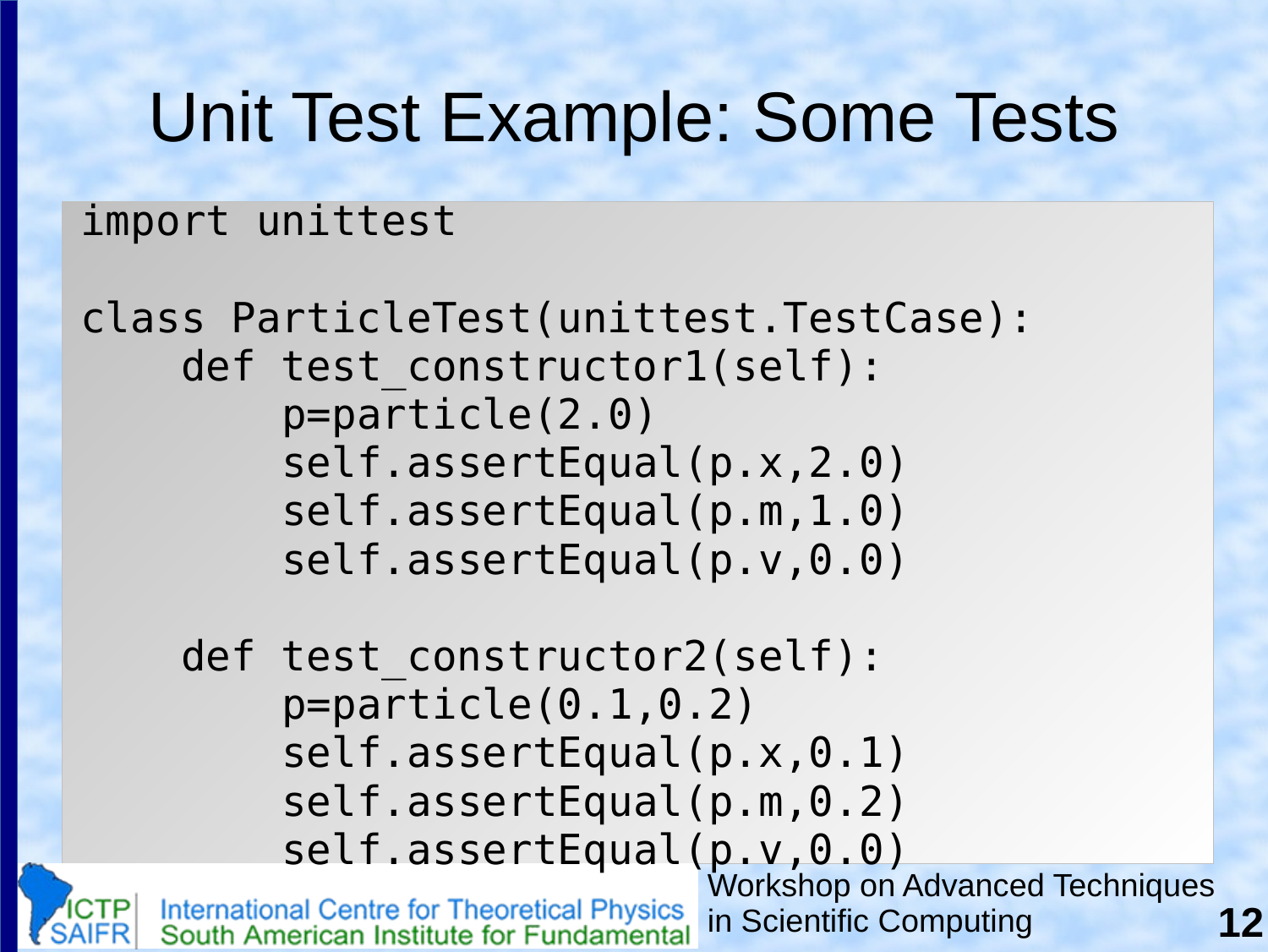#### Unit Test Example: More Tests

class ParticleTest(unittest.TestCase):

```
 ...
 def test output1(self):
     p=particle(2.0)
     p.v=-1.0
     self.assertEqual(str(p),'2.0:1.0@-1.0')
```
def test assert1(self): with self.assertRaises(ValueError): particle('x')

def test assert5(self): with self.assertRaises(TypeError): particle(complex(1.0,-1.0),10.0)Workshop on Advanced Techniques International Centre for Theoretical Physics<br>South American Institute for Fundamental in Scientific Computing **13**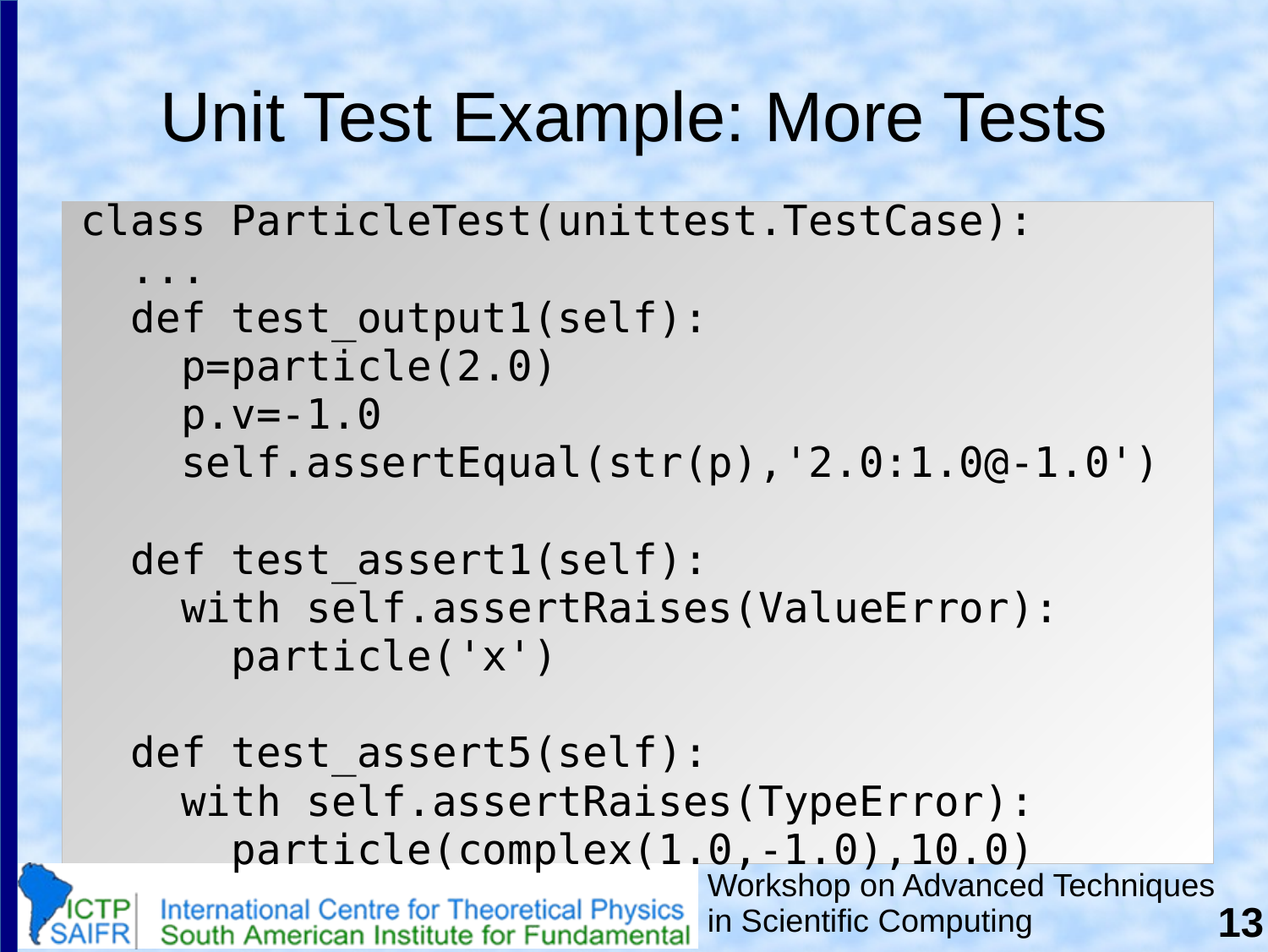### Unit Test Example: Running Tests

[~]\$ python -m unittest -v particle test\_assert1 (particle.ParticleTest) ... ok test\_assert2 (particle.ParticleTest) ... ok test\_assert3 (particle.ParticleTest) ... ok test\_assert4 (particle.ParticleTest) ... ok test\_assert5 (particle.ParticleTest) ... ok test\_assert6 (particle.ParticleTest) ... ok test constructor1 (particle.ParticleTest) ... ok test constructor2 (particle.ParticleTest) ... ok test constructor3 (particle.ParticleTest) ... ok test constructor4 (particle.ParticleTest) ... ok test output1 (particle.ParticleTest) ... ok -----------------------------------------------

Ran 11 tests in 0.001s

OK

International Centre for Theoretical Physics<br>South American Institute for Fundamental

**14** Workshop on Advanced Techniques in Scientific Computing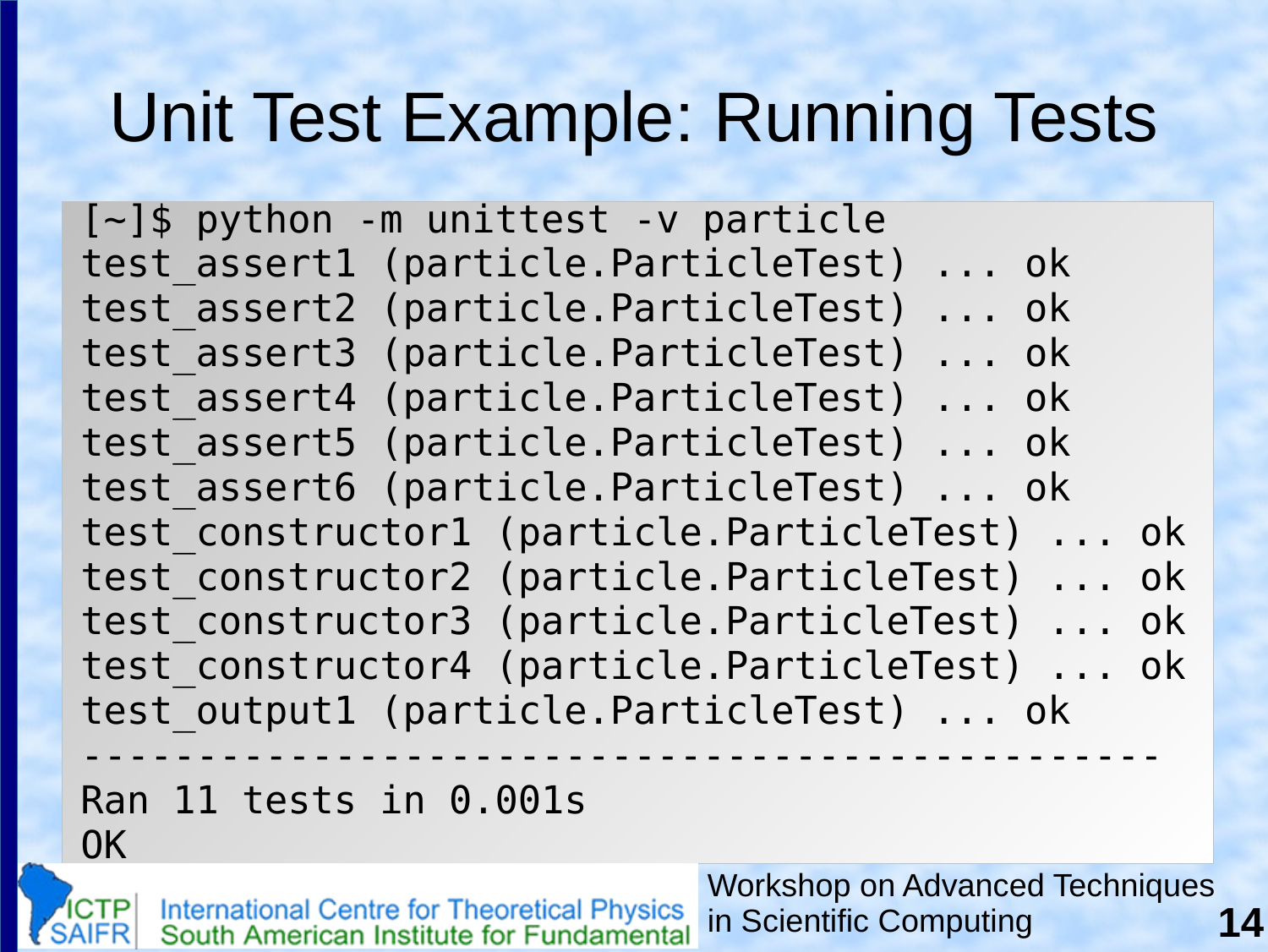### Unit Test Example: Test Failure

 $[-]$ \$ python -m unittest -v harmonic test compute1 (harmonic.HarmonicTest) ... ok test compute2 (harmonic.HarmonicTest) ... ok test compute3 (harmonic.HarmonicTest) ... FAIL test constructor1 (harmonic.HarmonicTest) ... ok test constructor2 (harmonic.HarmonicTest) ... ok

=============================================== FAIL: test compute3 (harmonic.HarmonicTest)

----------------------------------------------- Traceback (most recent call last): File "/home/akohlmey/Downloads/unit-andregtest/harmonic.py", line 69, in test\_compute3 self.assertEqual(e,50.0) AssertionError: 500.0 != 50.0

failures=1<br>Ational Centre for Theoretical Physics Workshop on Advanced Techniques in Scientific Computing **15** uth American Institute for Fundamental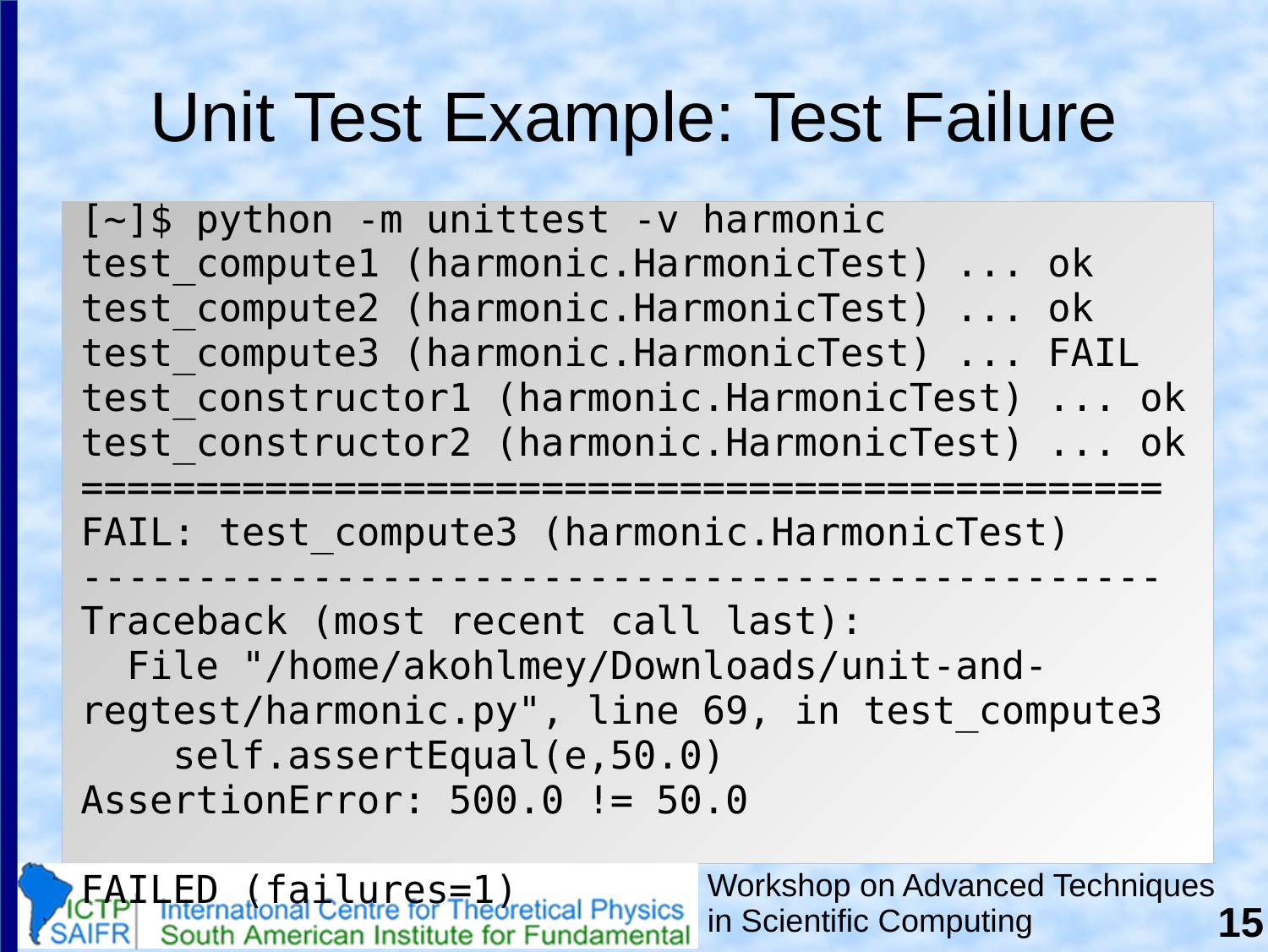#### Regression Testing with doctest

 def update(self):  $\mathcal{W} \times \mathcal{W}$ 

```
\Rightarrow \circ \circ \circ = [particle(x=-5.0), particle(x=5.0)]
>>> print(osc)
[-5.0:1.0@0.0, 5.0:1.0@0.0]
\gg > pot = harmonic(10,5)
\Rightarrow \quad \lor = integrator(pot, osc, 0.005)
>>> v.update()
>>> print(osc)
[-4.999375:1.0@0.24996875, 4.999375:1.0@-0.24996875]
\mathcal{L} \times \mathcal{L} \times \mathcal{L}
```
...

 $if$   $name$   $==$  "  $main$  ": import doctest doctest.testmod()

> Workshop on Advanced Techniques International Centre for Theoretical Physics<br>South American Institute for Fundamental in Scientific Computing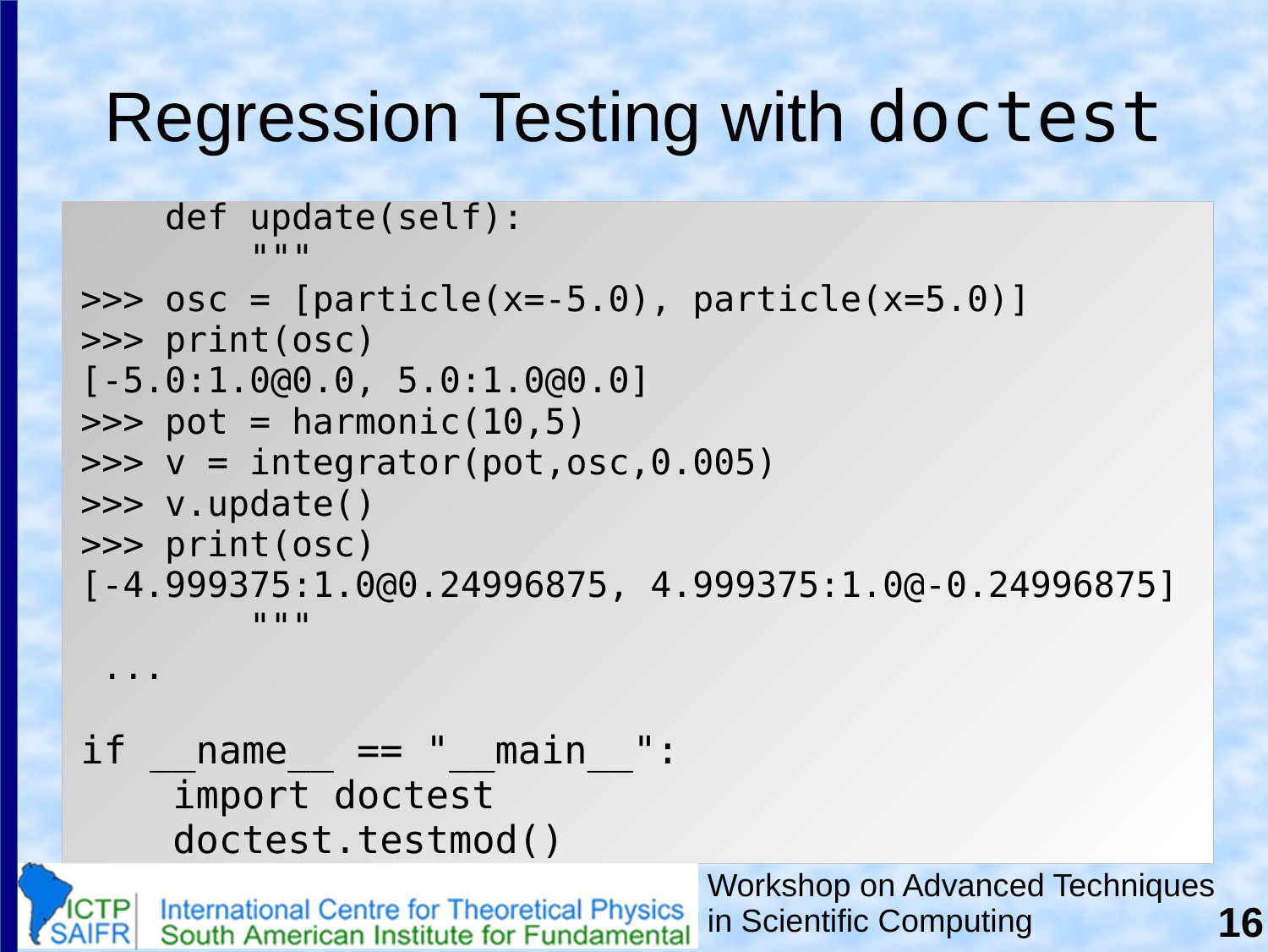## Test Failure with doctest

#### $[-]$ \$ python integrator.py

\*\*\*\*\*\*\*\*\*\*\*\*\*\*\*\*\*\*\*\*\*\*\*\*\*\*\*\*\*\*\*\*\*\*\*\*\*\*\*\*\*\*\*\*\*\*\*\*\*\*\*\*\*

#### File "integrator.py", line 35, in main .integrator.update

Failed example:

print(osc)

Expected:

[-4.999375:1.0@0.24996875, 4.999375:1.0@-0.2499687] Got:

[-4.999375:1.0@0.24996875, 4.999375:1.0@-0.24996875] \*\*\*\*\*\*\*\*\*\*\*\*\*\*\*\*\*\*\*\*\*\*\*\*\*\*\*\*\*\*\*\*\*\*\*\*\*\*\*\*\*\*\*\*\*\*\*\*\*\*\*\*\*

1 items had failures:

1 of 12 in main .integrator.update \*\*\*Test Failed\*\*\* 1 failures.

Workshop on Advanced Techniques International Centre for Theoretical Physics<br>South American Institute for Fundamental **17** in Scientific Computing